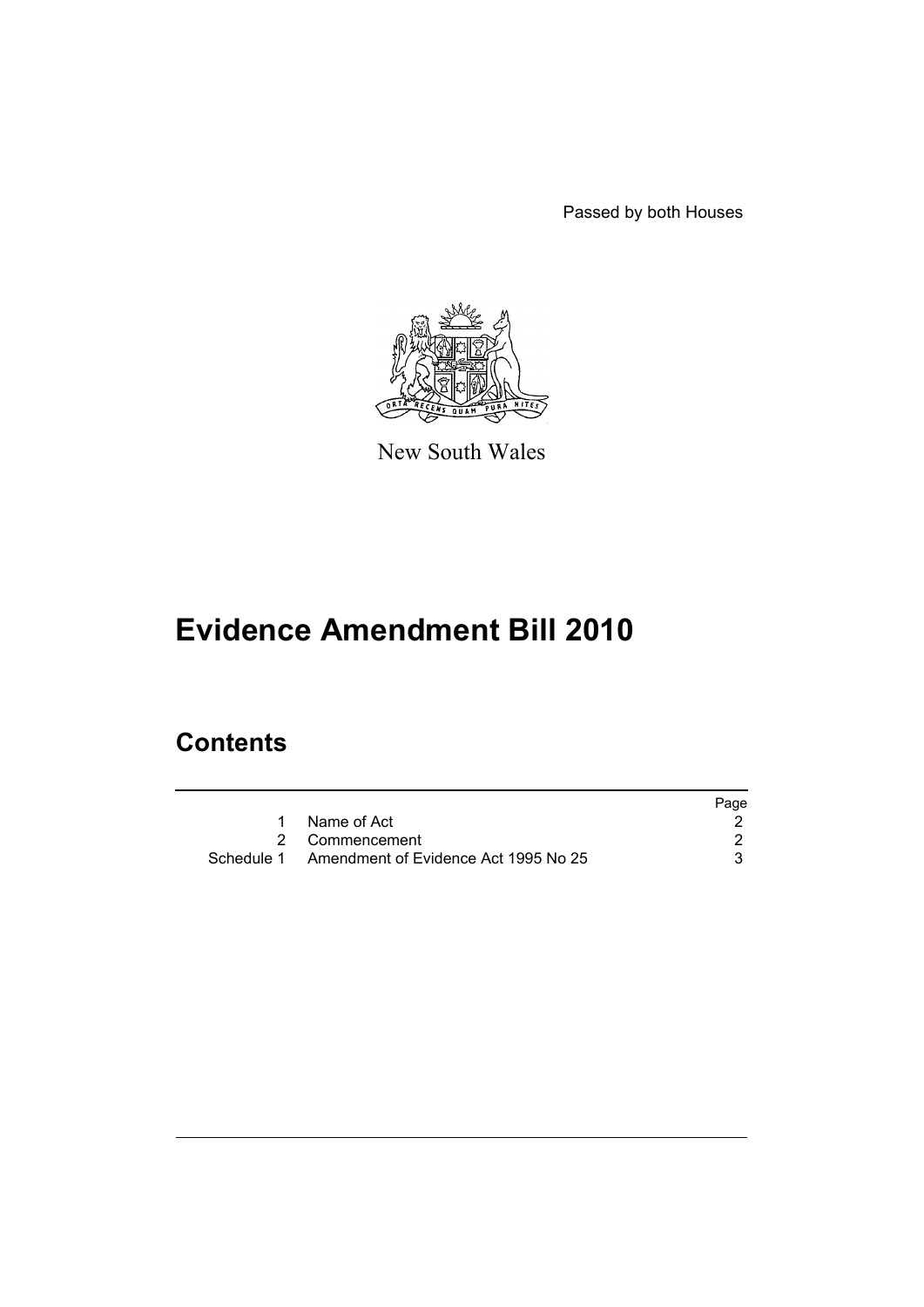*I certify that this public bill, which originated in the Legislative Assembly, has finally passed the Legislative Council and the Legislative Assembly of New South Wales.*

> *Clerk of the Legislative Assembly. Legislative Assembly, Sydney,* , 2010



New South Wales

## **Evidence Amendment Bill 2010**

Act No , 2010

An Act to amend the *Evidence Act 1995* to make further provision with respect to the privilege against self-incrimination and the unavailability of witnesses; and for other purposes.

*I have examined this bill and find it to correspond in all respects with the bill as finally passed by both Houses.*

*Assistant Speaker of the Legislative Assembly.*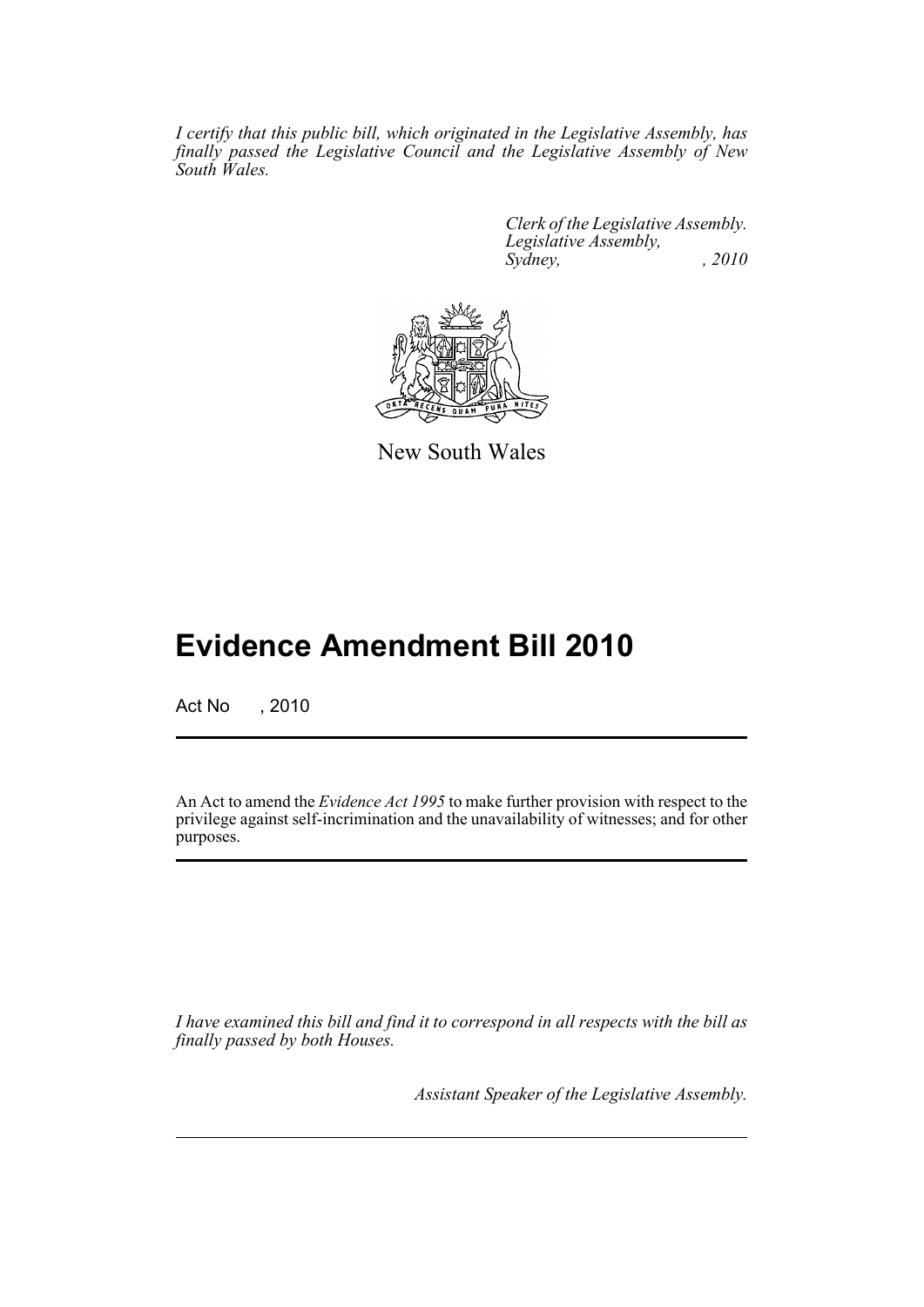Clause 1 Evidence Amendment Bill 2010

## <span id="page-2-0"></span>**The Legislature of New South Wales enacts:**

### **1 Name of Act**

This Act is the *Evidence Amendment Act 2010*.

### <span id="page-2-1"></span>**2 Commencement**

This Act commences on a day or days to be appointed by proclamation.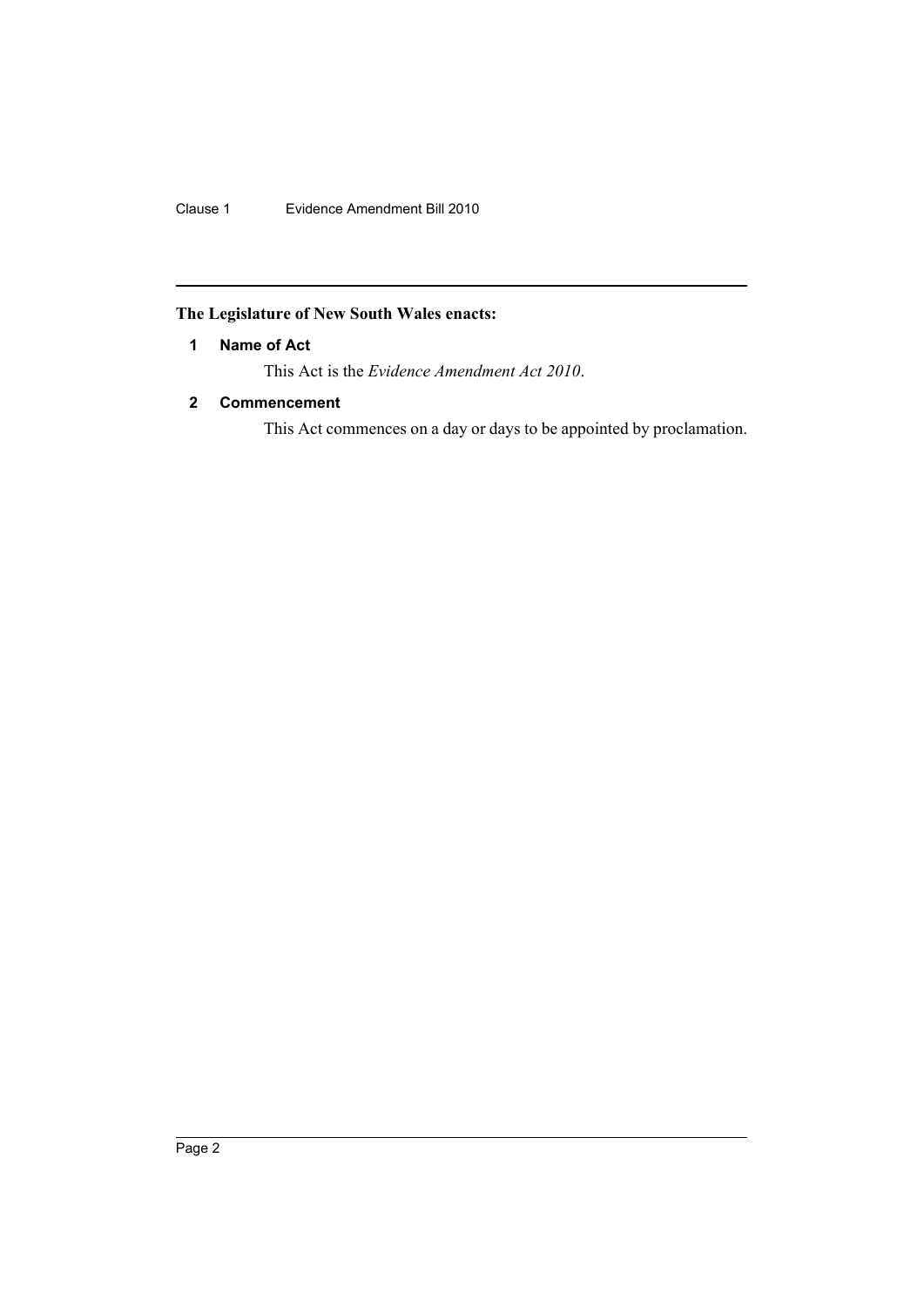Evidence Amendment Bill 2010

## <span id="page-3-0"></span>**Schedule 1 Amendment of Evidence Act 1995 No 25**

#### **[1] Section 128 Privilege in respect of self-incrimination in other proceedings**

Omit "If" from section 128 (3). Insert instead "Subject to subsection (4), if".

#### **[2] Section 128 (3)**

Insert "is not to require the witness to give the evidence, and" before "is to inform".

#### **[3] Section 128 (12)–(14)**

Insert after section 128 (11) (before the notes):

- (12) If a person has been given a certificate under a prescribed State or Territory provision in respect of evidence given by a person in a proceeding in a State or Territory court, the certificate has the same effect, in a proceeding to which this subsection applies, as if it had been given under this section.
- (13) For the purposes of subsection (12), a prescribed State or Territory provision is a provision of a law of a State or Territory declared by the regulations to be a prescribed State or Territory provision for the purposes of that subsection.
- (14) Subsection (12) applies to a proceeding in relation to which this Act applies because of section 4, other than a proceeding for an offence against a law of the Commonwealth or for the recovery of a civil penalty under a law of the Commonwealth.

#### **[4] Section 128, note 3**

Omit the note. Insert instead:

3 Section 128 (12)–(14) of the Commonwealth Act give effect to certificates in relation to self-incriminating evidence under the NSW Act in proceedings in federal and ACT courts and in prosecutions for Commonwealth and ACT offences.

#### **[5] Section 128A Privilege in respect of self-incrimination—exception for certain orders etc**

Insert after section 128A (10) (before the note):

(11) If a person has been given a certificate under a prescribed State or Territory provision in respect of information of a kind referred to in subsection (6) (a), the certificate has the same effect, in a proceeding to which this subsection applies, as if it had been given under this section.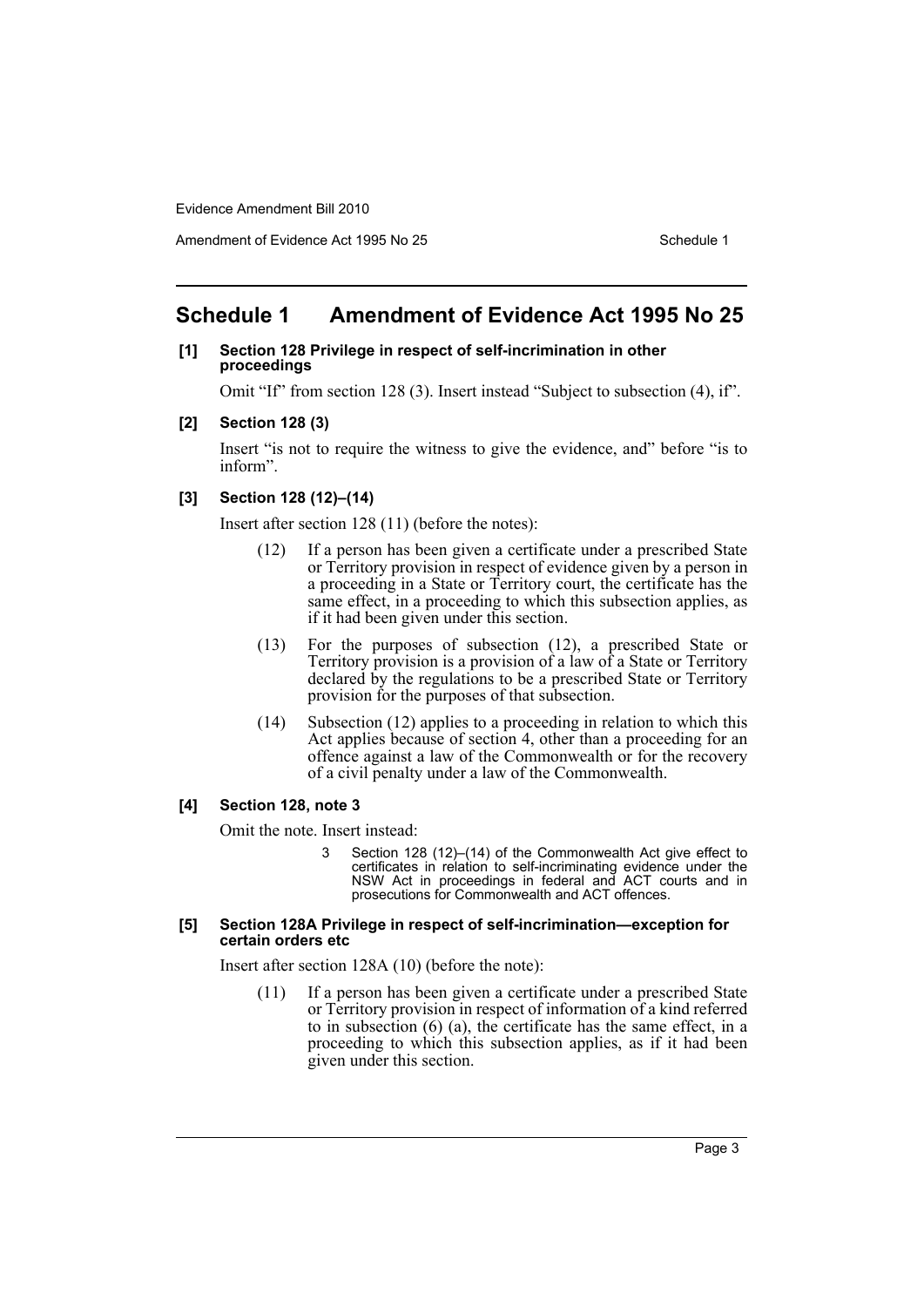Evidence Amendment Bill 2010

Schedule 1 Amendment of Evidence Act 1995 No 25

- (12) For the purposes of subsection (11), a prescribed State or Territory provision is a provision of a law of a State or Territory declared by the regulations to be a prescribed State or Territory provision for the purposes of that subsection.
- (13) Subsection (11) applies to a proceeding in relation to which this Act applies because of section 4, other than a proceeding for an offence against a law of the Commonwealth or for the recovery of a civil penalty under a law of the Commonwealth.

#### **[6] Schedule 2 Savings, transitional and other provisions**

Insert at the end of clause 1 (1):

*Evidence Amendment Act 2010*

#### **[7] Dictionary**

Omit clause 4 from Part 2. Insert instead:

#### **4 Unavailability of persons**

- (1) For the purposes of this Act, a person is taken not to be available to give evidence about a fact if:
	- (a) the person is dead, or
	- (b) the person is, for any reason other than the application of section 16 (Competence and compellability: judges and jurors), not competent to give the evidence, or
	- (c) the person is mentally or physically unable to give the evidence and it is not reasonably practicable to overcome that inability, or
	- (d) it would be unlawful for the person to give the evidence, or
	- (e) a provision of this Act prohibits the evidence being given, or
	- (f) all reasonable steps have been taken, by the party seeking to prove the person is not available, to find the person or secure his or her attendance, but without success, or
	- (g) all reasonable steps have been taken, by the party seeking to prove the person is not available, to compel the person to give the evidence, but without success.